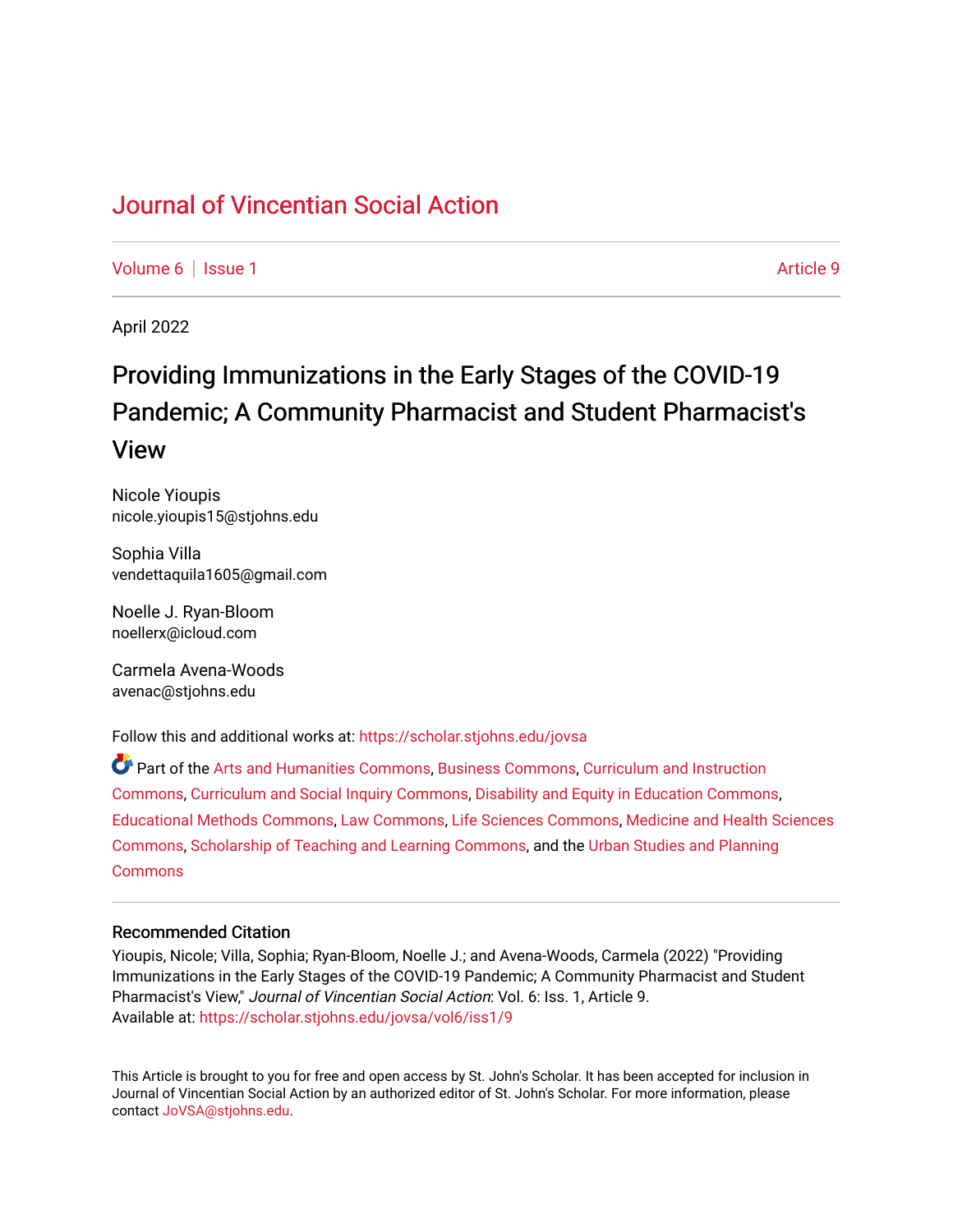# **PROVIDING IMMUNIZATIONS IN THE EARLY STAGES OF THE COVID-19 PANDEMIC; A COMMUNITY PHARMACIST AND STUDENT PHARMACIST'S VIEW**

Nicole Yioupis, PharmD, RPh Sophia Villa, PharmD Noelle J Ryan-Bloom, RPh. Carmela Avena-Woods, BS Pharm, Pharm D, BCGP

#### **INTRODUCTION & BACKGROUND**

St. John's University is a 6-year entry-level Doctor Oof Pharmacy Degree Program (Pharm D). After the third-year, students enter what is their first professional year of study. After successful completion of their third-year, students apply for their pharmacy intern permit with the state. Under the direct supervision of a pharmacist, pharmacy interns in New York State may perform all the functions of a registered pharmacist. However, until recently, this excluded administering immunizations. In 2018, administering vaccinations was added to the role of pharmacy interns. In the following year, the college required all students to be certified and registered immunizers prior to starting their Advanced Pharmacy Practice Experiences (APPEs).

In their last professional year of the pharmacy program (year six), students must successfully meet the criteria and complete nine, four-week APPEs. APPEs take place in various pharmacy practice settings such as community, hospital, outpatient, and specialty practice settings. Students are required to be certified and registered immunizers prior to starting their first APPE. Students are currently offered the immunization certificate program at the university outside of the curriculum and the university offers the opportunity for certification for students registered in one elective course.

In New York, all pharmacy immunizers are required to complete a certificate program or its equivalent, be registered with the state, certified in Cardiopulmonary resuscitation (CPR) and be up to date with all Occupational Safety and Health Administration and bloodborne pathogen training. In addition to administering the vaccine, like pharmacists, interns monitor vaccine storage, reconstitution, and preparation. They also screen patients for eligibility and assist with documentation and recommendations as per the Advisory Committee on Immunization Practice (ACIP). Under the supervision of the pharmacist, interns also counsel, monitor, and answer questions or concerns regarding immunizations as well as medications from patients and other providers.

#### **The Role of the Pharmacist as an Immunizer**

In 2008, certified and registered New York State pharmacists were granted the authority to immunize against influenza and pneumococcal disease. Since then, the legislation has been expanded to include up to eight different types of immunizations in New York for preventable diseases such as influenza, pneumococcal, meningococcal, shingles, tetanus, diphtheria, pertussis and COVID-19 (NYSED, n.d.). In November 2021, Governor Hochul signed legislation that expanded the immunizations which can be administered by New York State pharmacists. Pharmacists are now able to administer vaccinations against hepatitis A and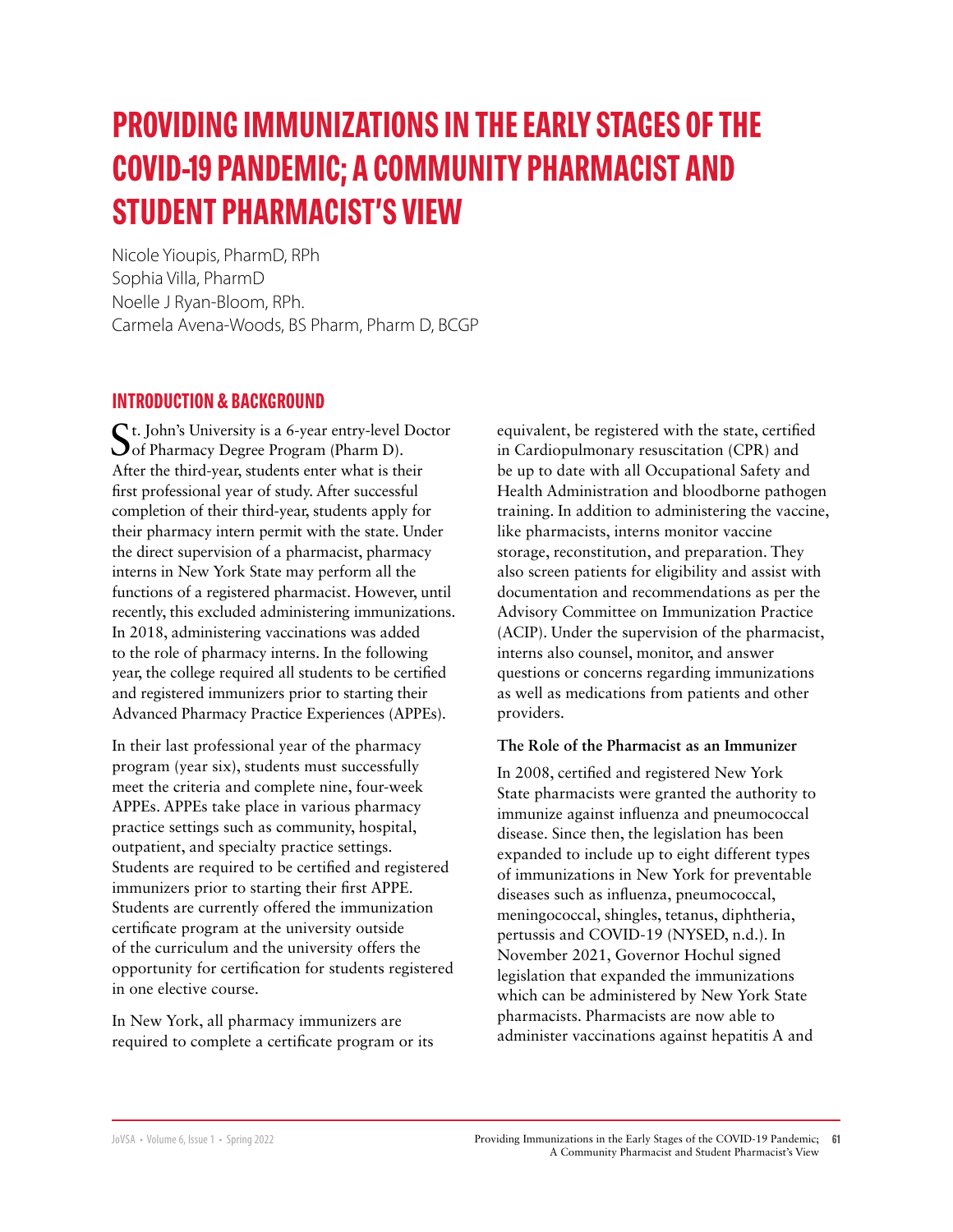B, human papillomavirus (HPV), measles mumps and rubella (MMR), and varicella to those 18 years of age and older (New York State, n.d.). Since national training programs began in 1996, immunizing pharmacists have directly impacted immunization rates (Hogue et al., 2006).

A meta-analysis looking at immunization rates showed an increase in vaccination rates and vaccine coverage when pharmacists were involved in the immunization process. All 36 studies included in the review showed an improvement in vaccination rates. This occurred regardless

of the role of the pharmacist or vaccine administered. The primary vaccinations in these studies were against influenza and pneumococcal disease. Among the 36 studies evaluated, six were randomized controlled trials that showed a statistically significant increase in immunization rates (RR, 2.74; 95% CI, 1.58-4.74) (Isenor et al., 2016). There are different levels at which a community pharmacist can be involved in immunizations including as educators, facilitators, and in the administration of vaccines

(American Pharmacists Association, n.d.).

As one of the most accessible healthcare providers, community pharmacists, have a pivotal role in educating and assisting patients with their vaccination questions in addition to their role in managing their medication and other health needs. As certified immunizers, pharmacists have the resources and experience needed to educate patients on the risks and health benefits associated with getting vaccinated.

#### **Coronavirus 2019**

On January 15th, 2020, the first case of Novel Coronavirus in the US was recorded in the state of Washington. The highly infectious coronavirus, also referred to as severe acute respiratory syndrome coronavirus (SARS-

**"As one of the most accessible healthcare providers, community pharmacists, have a pivotal role in educating and assisting patients with their vaccination questions…"**

CoV-2) or COVID-19 was first identified in December of 2019 in Wuhan, China. It caused serious respiratory illness and even death among those infected (Centers for Disease Control and Prevention, 2021). By March 13th, 2020, a national emergency was declared in the United States due to an increased number of cases and deaths from the infection. Shortly after, quarantine recommendations were put into place and a complete shutdown of New York City began. Nonessential businesses were forced to shut down to minimize exposure to the virus. Schools and other institutions had to quickly identify other ways

> to serve their communities and students as they limited or stopped all in-person interactions.

> As of July 2021, there were over 33,000,000 reported cases of the disease and close to 600,000 deaths nationally due to COVID-19. Over 2,000,000 of those cases and 53,100 deaths were in New York City (USAFacts, 2021). This respiratory infection affected every aspect of daily life, but those most affected were older adults, who were the most susceptible to COVID-19 infection and severe complications from

it. Further, the pandemic decreased older adults' access to care, family and friends (United Nations, 2020, May).

On December 11<sup>th</sup>, 2020, the first sign of real hope came with the emergency use of a vaccine against COVID-19. This vaccine was approved under an emergency use authorization (EUA). EUA is a process to increase the availability of medically approved or unapproved products during public health emergencies. Treatments under EUA undergo vigorous safety and efficacy testing before being approved. The first COVID-19 vaccine approved by the Food and Drug Administration under EUA in the US was from Pfizer-BioNTech (Centers for Disease Control and Prevention, 2021c). A second vaccine approved by the manufacturer Moderna quickly followed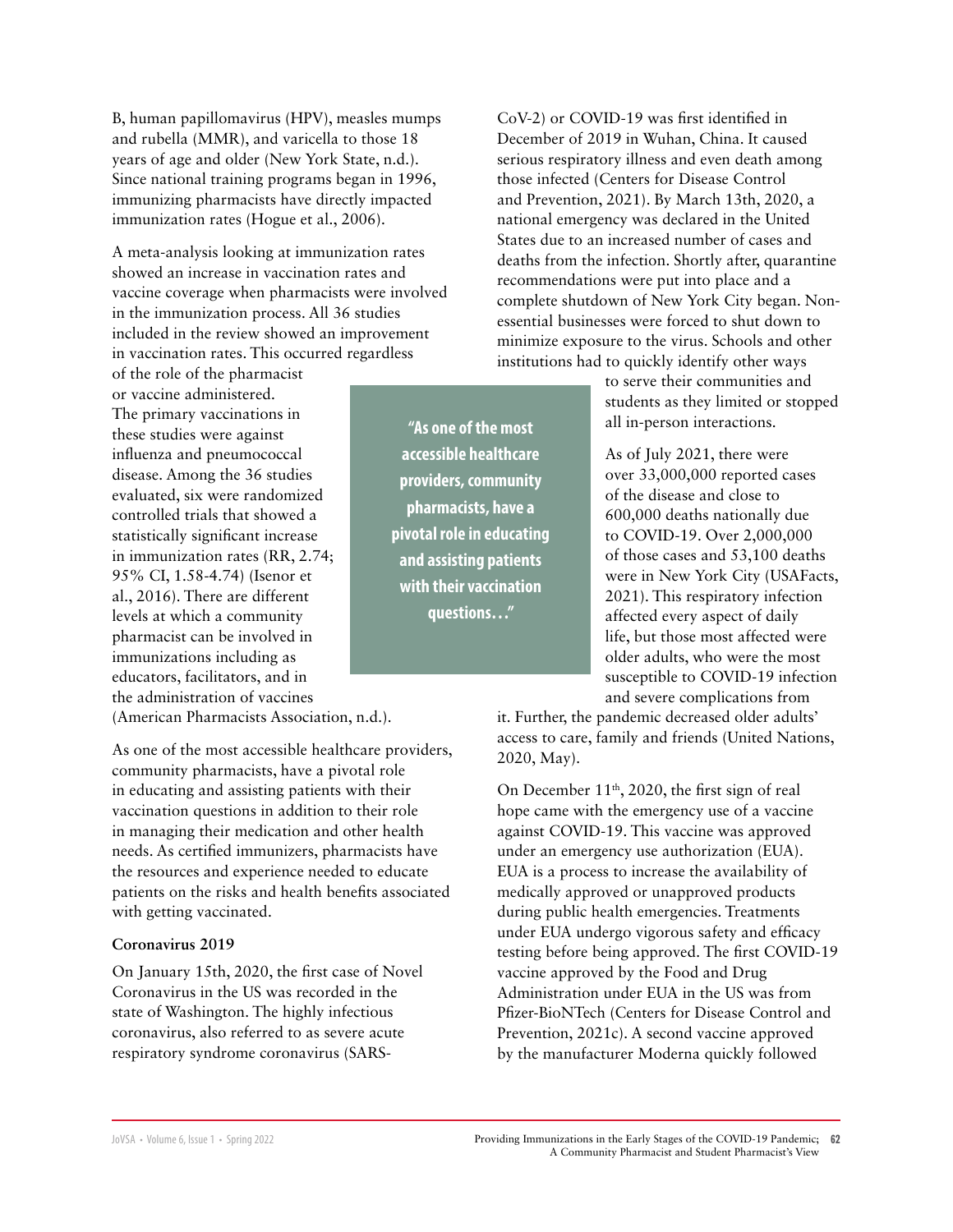with approval for EUA on December 18th. Both vaccines use mRNA technology. This teaches our body to effectively recognize and fight against the protein found in this new virus. Both vaccines are given in a 2-dose series for maximal protection. Following the two-dose series, both vaccines were found to effective against preventing death and serious infection (Centers for Disease Control and Prevention, 2021c).

A third single dose vaccine by Johnson and Johnson's Janssen, often referred to as the "J&J vaccine", was given EUA approval in the US on February 27, 2021 (U.S. Food & Drug Administration, 2022). This vaccine uses an inactivated virus (adenovirus) to elicit an immune response against COVID-19. While initially criticized for only having a decreased efficacy, this vaccine was also found to effective in the prevention of severe infection (hospitalization and death) in those who contract COVID-19, just as the first two vaccines (Centers for Disease Control and Prevention, 2021c; Centers for Disease Control and Prevention, 2021d). All vaccines are highly effective against severe infection. However, access to vaccines became the greater concern.

Despite a great sense of hope from the vaccines, new concerns arose as availability of the vaccines was scarce and access to the vaccine posed some challenges. As a result, each state implemented their own plan on how to vaccinate individuals based on their risk of infection. This was guided by the Centers for Disease Control and recommendations from experts in medical and public health (Centers for Disease Control and Prevention, 2021b). The vaccines would be available to patient populations in phases. Healthcare personnel and residents of long-term care facilities were identified as the first group of individuals to be vaccinated. The next prioritized group included other essential workers and those over the age of 75 (Centers for Disease Control and Prevention, 2021b). Other groups that followed were those over the age of 65 and those with certain disease states, before including the general adult population.

From the time the first vaccine was approved for use, the demand for immunizers increased as did concerns about the vaccine and access to the vaccine. Staff and members of community pharmacies, and other health facilities were particularly overcome with questions and concerns. As the vaccine became available to patients outside of long-term care facilities, patients were directed to state and pharmacy websites to schedule appointments which were often inundated with many users. In the early stages, this was the only way to obtain an appointment for a vaccination. This posed challenges to those who did not have access to the internet or were not skilled in using this technology.

During the COVID-19 pandemic, community pharmacists were once again recognized as vaccine advocates by adopting various roles to help overcome many of the challenges that the community was facing during the pandemic. Particularly as immunizers, pharmacists were well trained in screening patients and identifying those at risk of vaccine-preventable diseases, such as COVID-19 (Bach & Goad, 2015). During the COVID-19 pandemic especially, community pharmacists had a key role in ensuring proper storage, preparation and administration of doses in various vaccination sites across the state and nation (Strand et al., 2020). The initial vaccines had very specific storage requirements. For some doses, the vaccine had to be reconstituted (mixed) prior to vaccination. Community pharmacists stepped up first as vaccine distributors and facilitators for Long Term Care (LTC) facilities to help improve accessibility and vaccinate high-risk populations. By partnering with various nursing homes and assisted living facilities, approximately 8 million doses of the COVID-19 vaccine were administered to LTCF staff and residents by May 2021 (Centers for Disease Control and Prevention, 2021b). In addition to immunizations, community pharmacists have been called on to coordinate the administration of COVID-19 testing. With the authority to order and administer COVID-19 tests, community pharmacists have helped increase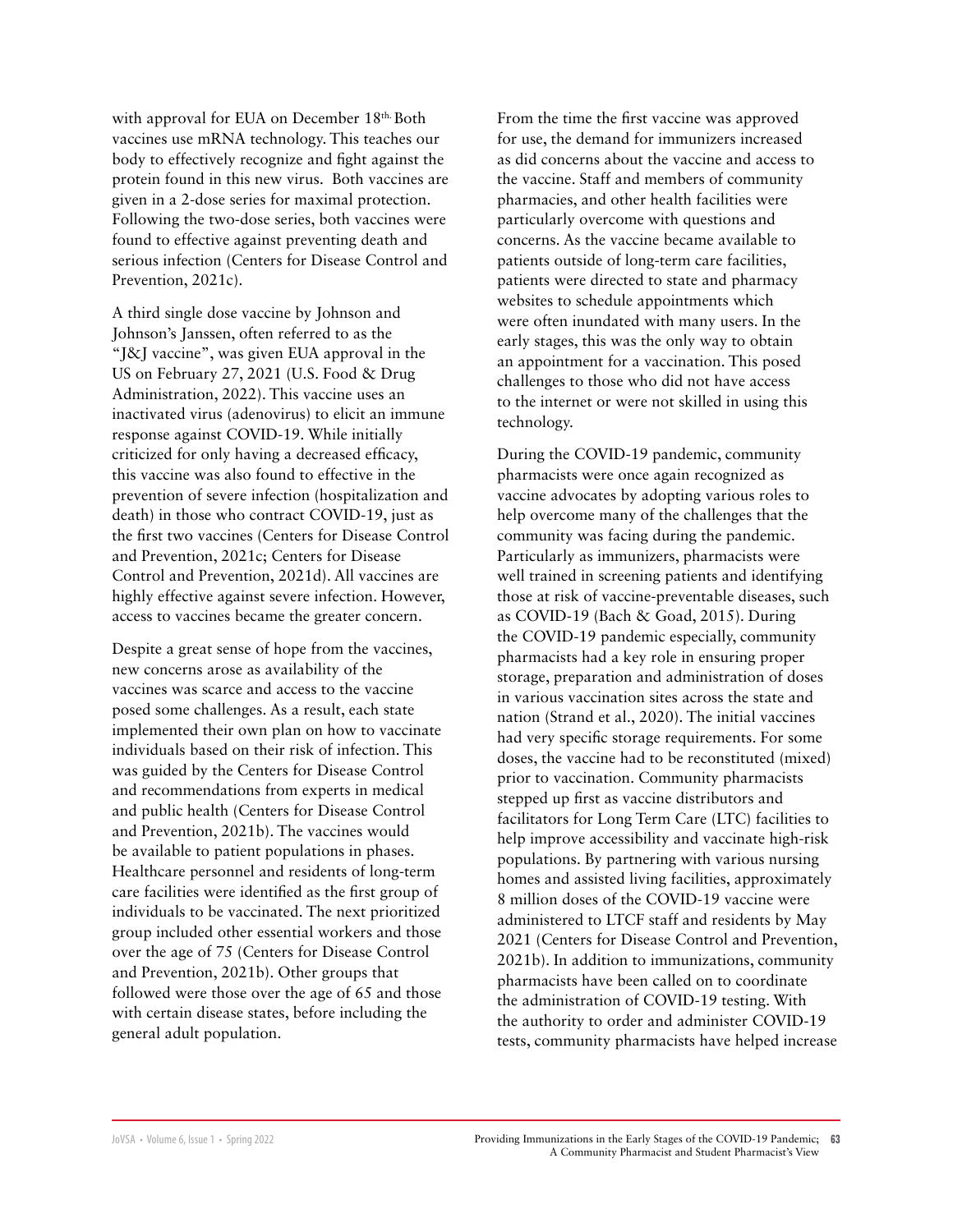access to testing and reduce hospital burden and community exposure (Strand et al., 2020).

#### **Providing vaccines in the early stages of the pandemic; A pharmacist's role and perspective**

As a pharmacist during the COVID-19 pandemic, my practice has changed immensely. In addition to my daily duties in the community pharmacy during the pandemic, I was asked to immunize up to three Long Term Care facilities (LTCF) weekly in addition to providing vaccination clinics for schools and corporations. The LTCF had anywhere from 18 immunizations to 600 immunizations scheduled in a single day. That would mean I was either alone or leading a team of 12 pharmacists and interns to facilitate and provide those immunizations. Through all of this, I had so many experiences. One that really stands out in my mind is when I was in one LTCF where I noticed that every patient had their own room. I had told the nurse how great it was for these patients to all have a private room. Quickly, she responded that they were all only private because their roommates had all passed from COVID. She had tears in her eyes, as did I. I never realized how appreciated I was until that day. Every facility I visited, I was thanked by the staff and administrators. They were thankful not only for their residents, but for their staff that had suffered so much and would now have some reassurance that they'd make it through this because they were immunized. So many residents were lost. All I could think was that if even one person was saved because of this endeavor, it was all worth it.

 In another instance, we gave a gentleman a vaccine and returned 3 weeks later for his second dose only to find out that COVID took him just days after his first vaccination. It was heartbreaking as this man was full of life and personality the last time I had seen him. The vaccine hadn't come soon enough for him. In one of the facilities, I immunized an Auschwitz survivor. She told me the story of how she had escaped alive and that I was again helping her stay alive with this vaccine. Many patients explained how they hadn't seen their families in over a

year and because of the vaccine, that would soon change.

 Being an immunizer also came with some challenges in the LTCFs. In many facilities, I was tasked with servicing the dementia unit. This was hard. In some cases, I had to talk to patients to put them at ease before I immunized them. Not knowing if I had a troublesome patient, I just had to be aware and do my best with each vaccination administered. I also had some nurses worried I wouldn't be able to give a patient a vaccine because the patient may be agitated. They cared for their residents as did I. I didn't let any patient's situation or barrier stop me because the opportunity for them to be immunized was too important to pass up. Regardless of the situation, I did my best to ensure they got the vaccine. My experiences really made me proud to be a pharmacist and to be able to help so many. Between my pharmacy and the vaccination clinics I ran, I have immunized several thousand people.

The in-school clinics and the corporate clinics were a different dynamic than the LTCFs. These clinics had anywhere from 30 to 300 vaccinations scheduled in a day. These were operated by teams of one to six pharmacy personnel, which would include pharmacists, interns and/or technicians. The way they differed was that the patients were all coherent and able to converse with us. Also, the patients all traveled to us as opposed to us traveling to them and going from room to room. Some of them would cry as they got the vaccine because they were so elated to finally receive it. Some were terrified because they weren't positive the vaccine was safe to take. Educating them and comforting them was so important. One useful tool, in addition to sharing my knowledge, that I found to comfort patients was laughter. I would keep talking and make them laugh, and before they knew it, the vaccine was done. As a pharmacist, I am accustomed to preparing and dispensing prescriptions and counseling the patients on the safe and effective use of medications. However, this was a different level of counseling. It was like I was touching their hearts. I was giving them something that could potentially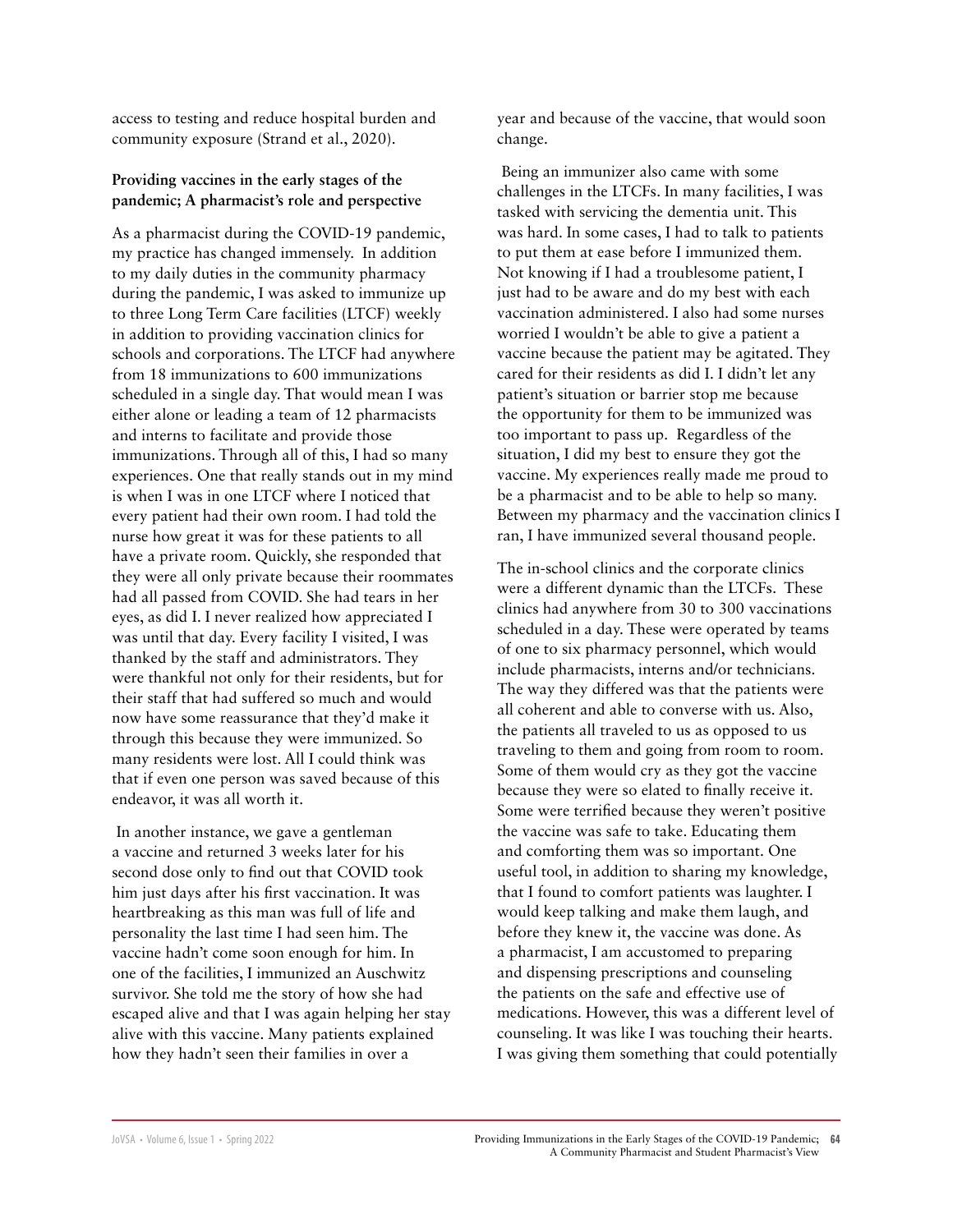be saving their life and the lives of their loved ones. Pharmacy became so much more for me. I never expected to feel this way, but now I do.

The COVID-19 pandemic has made the role of the pharmacy intern more important to a pharmacist. I had the honor of bringing interns along with me to the LTCF clinics. Their assistance was invaluable. At the LTCFs, interns helped by preparing doses of the vaccine, taking patient's temperatures, educating patients on the vaccine, immunizing, and then entering data for record keeping. I couldn't have done it without them. We never had enough pharmacists for clinics, so interns were a godsend. I also had similar assistance from pharmacy interns at the school clinics where we immunized the teachers and school staff. In the community pharmacy, pharmacy interns help manage the COVID immunizations, allowing me to also focus on preparing and dispensing prescription orders and other community needs. Without my interns, I would have been struggling to keep up with all of the prescriptions as we do upwards of 30 immunizations daily. I'm so proud of my interns. I listen to them as they put patient's minds at ease before and after giving immunizations. They counsel patients and the patients leave with a smile and sense of comfort and care. I've been fortunate to be able to work with so many promising future pharmacists. It's amazing to be able to share oncein-a-lifetime experiences like these with students, so that they learn from them as I have.

#### **Providing vaccines in the early stages of a pandemic; A pharmacy interns' role and perspective**

While vaccine administration and distribution began in December 2020, the 2021 PharmD Candidates were returning to face to face learning at their prospective clinical APPE site. Providing direct patient care and applying the knowledge they learned in a classroom can be exciting but also bring on a fair share of anxiety for many students starting APPEs. Starting clinical rotations during a pandemic added a different layer to those feelings. For this rotation we were given the unique experience and opportunity to assist in ending this pandemic firsthand alongside pharmacists in several vaccination clinics. In the spring semester of 2021, vaccines were not yet being administered to the general public. New York was still in the early phases of administering the vaccines. During our Community Pharmacy APPE, we were asked to join other pharmacists in providing vaccines to those residing or working in Long Term Care facilities, in addition to our experience in a community pharmacy. Not only was this an opportunity to continue to learn and apply our knowledge, but it was also an opportunity to be a part of ending a pandemic.

At the first vaccination clinic, we were surprised by the limited number of pharmacists and the large population of residents and employees that wanted to be vaccinated. Although this was both a surprise and challenge, we felt motivated and wanted to put our clinical skills to use in a way we had never done before. As interns, we reconstituted over 70 vaccines providing stability to the pharmacists who were immunizing residents on each floor of the LTCF. With the preparation of each dose, we were able to sharpen our sterile compounding technique and gained immense experience in preparing vaccines. At the second clinic, we had the opportunity to personally vaccinate over 50 employees of the facility. Responsibilities included reviewing patient's screening forms to ensure eligibility and counseling them on potential side effects of the vaccination. This experience has impacted us in a way that will stick with us throughout our careers as pharmacists.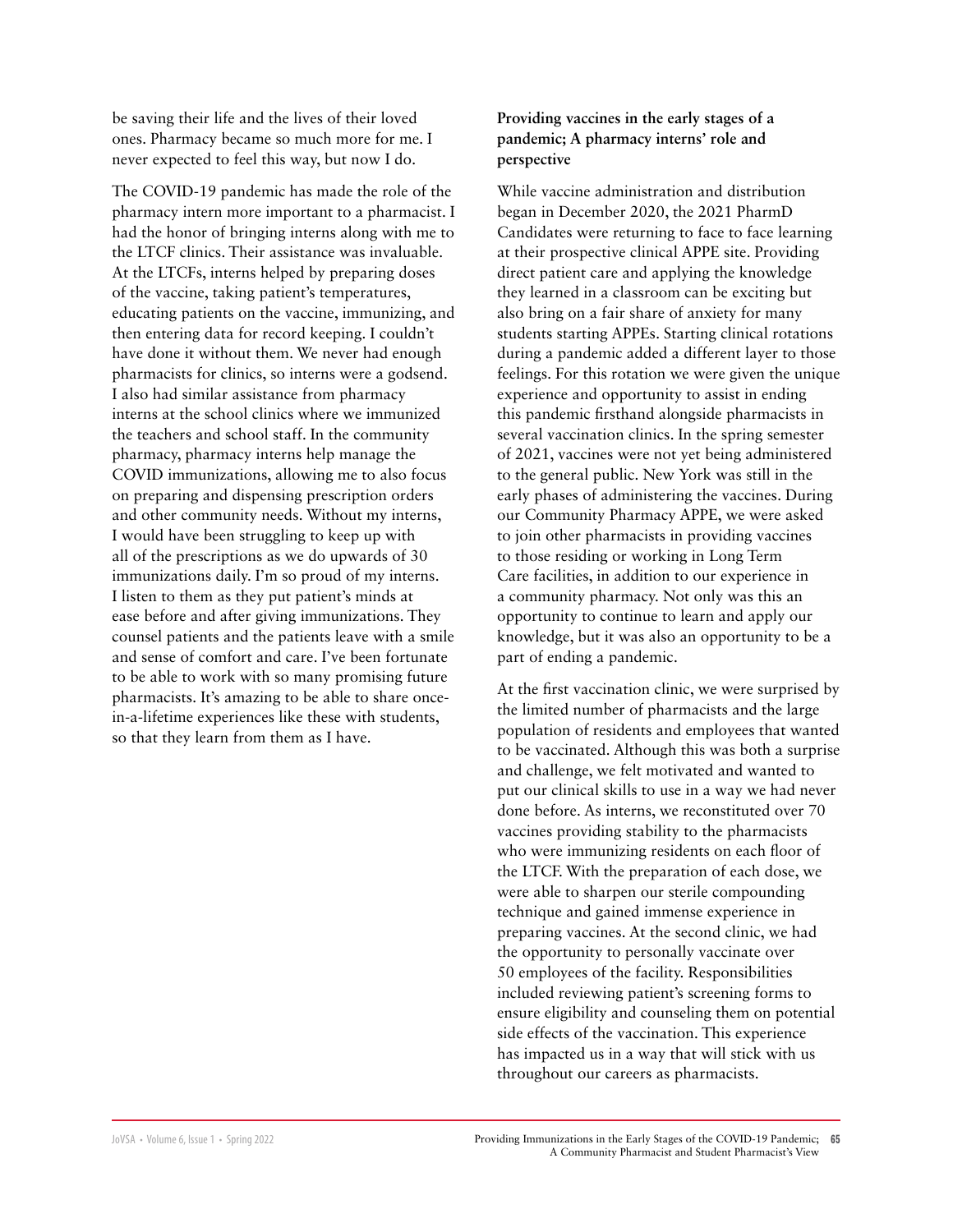As COVID-19 vaccinations continue to become readily available to the general public, our experience has given us the confidence to continue to positively impact the community. It felt amazing to put our communication and clinical skills to use in a practical environment, especially during a critical time when our skills were needed most. We are proud to be a part of a community of pharmacists who put themselves on the frontlines to ensure those at the highest risk remained safe. We are grateful for the opportunity St. John's and community pharmacists have given us to learn while making a difference in the world.

One overall lasting impression was the overwhelming gratitude that patients had after receiving the vaccination or answering their questions. They were beyond elated to finally have hope and security that came in the form of a vaccine, and they were extremely grateful to us for taking the time to make sure that they were safe and taken care of. At times, it was overwhelming with the sheer quantity of vaccines that had to be reconstituted within a short period of time, and the number of questions to answer and manage, but the result was worth it.

#### **CONCLUSION**

Since the opening of the first vaccination clinics described in this article, the recommendations and use of COVID-19 vaccinations has expanded and continues to change. All COVID-19 vaccinations were initially available to individuals based on an Emergency Use Authorization (EUA). Since then, both mRNA vaccines have received full Federal Drug Association (FDA) approval. At this time, the Pfizer vaccine has been extended to those 12 years of age and older and for patients 5 years of age and older under the EUA. Additionally, the CDC and various other medical associations have identified the need for and recommend booster doses using all three vaccines for those who already completed their series and an additional dose for those who are immunocompromised to maintain adequate protections against the virus. This is regardless of the vaccine they initially received. As a result, pharmacists, pharmacy interns and certified pharmacy technicians in NYS continue to serve their communities by keeping up to date with recommendations to combat the various strains of COVID-19. Pharmacists help to identify when a vaccine is needed and what the current recommendations are for various patient populations as more medical treatments are developed to combat the virus. This is while still serving their communities in the safe and efficacious use of all medications.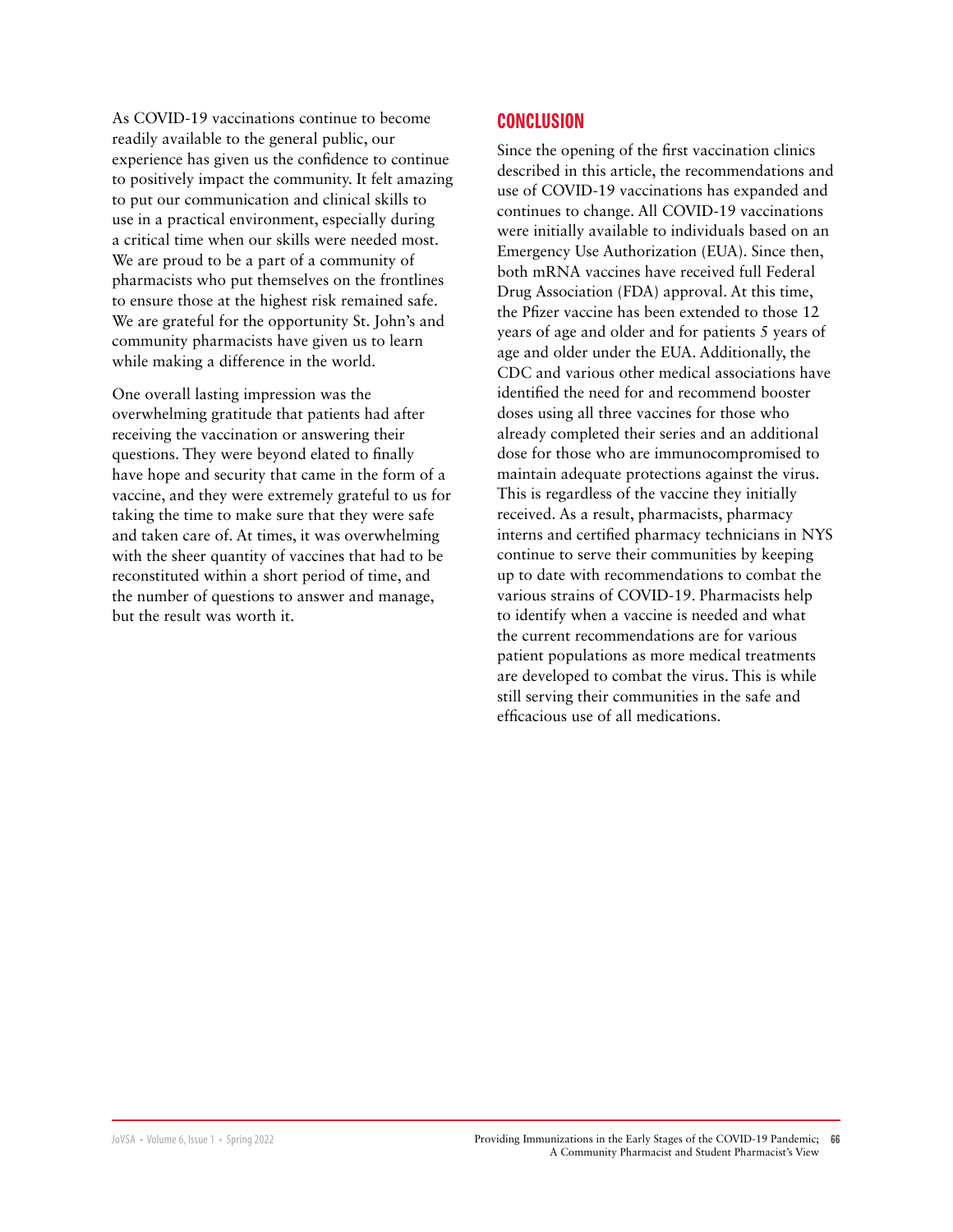#### **REFERENCES**

- American Pharmacists Association. (n.d.). *Guidelines for pharmacy-based immunization advocacy and administration*. [https://aphanet.](https://aphanet.pharmacist.com/guidelines-pharmacy-based-immunization-advocacy-and-administration) [pharmacist.com/guidelines-pharmacy](https://aphanet.pharmacist.com/guidelines-pharmacy-based-immunization-advocacy-and-administration)[based-immunization-advocacy-and](https://aphanet.pharmacist.com/guidelines-pharmacy-based-immunization-advocacy-and-administration)[administration](https://aphanet.pharmacist.com/guidelines-pharmacy-based-immunization-advocacy-and-administration)
- Bach, A. T., & Goad, J. A. (2015). The role of community pharmacy-based vaccination in the USA: Current practice and future directions. *Integrated Pharmacy Research and Practice, 4*, 67-77*.* [https://pubmed.](https://pubmed.ncbi.nlm.nih.gov/29354521/ 
) [ncbi.nlm.nih.gov/29354521/](https://pubmed.ncbi.nlm.nih.gov/29354521/ 
)
- Centers for Disease Control and Prevention. (2021). *Basics of COVID-19*. [https://](https://www.cdc.gov/coronavirus/2019-ncov/your-health/about-covid-19/basics-covid-19.html) [www.cdc.gov/coronavirus/2019-ncov/](https://www.cdc.gov/coronavirus/2019-ncov/your-health/about-covid-19/basics-covid-19.html) [your-health/about-covid-19/basics](https://www.cdc.gov/coronavirus/2019-ncov/your-health/about-covid-19/basics-covid-19.html)[covid-19.html](https://www.cdc.gov/coronavirus/2019-ncov/your-health/about-covid-19/basics-covid-19.html)
- Centers for Disease Control and Prevention. (2021a). *COVID-19 vaccine access in long-term care settings*. [https://www.cdc.](https://www.cdc.gov/vaccines/covid-19/long-term-care/pharmacy-partnerships.html) [gov/vaccines/covid-19/long-term-care/](https://www.cdc.gov/vaccines/covid-19/long-term-care/pharmacy-partnerships.html) [pharmacy-partnerships.html](https://www.cdc.gov/vaccines/covid-19/long-term-care/pharmacy-partnerships.html)
- Centers for Disease Control and Prevention. (2021b). *How CDC is making COVID-19 vaccine recommendations*. [https://www.](https://www.cdc.gov/coronavirus/2019-ncov/vaccines/recommendations-process.html) [cdc.gov/coronavirus/2019-ncov/vaccines/](https://www.cdc.gov/coronavirus/2019-ncov/vaccines/recommendations-process.html) [recommendations-process.html](https://www.cdc.gov/coronavirus/2019-ncov/vaccines/recommendations-process.html)
- Centers for Disease Control and Prevention. (2021c). *Interim clinical considerations for use of COVID-19 vaccines currently approved or authorized in the United States*. [https://www.cdc.gov/vaccines/](https://www.cdc.gov/vaccines/covid-19/clinical-considerations/covid-19-vaccines-us.html) [covid-19/clinical-considerations/covid-19](https://www.cdc.gov/vaccines/covid-19/clinical-considerations/covid-19-vaccines-us.html) [vaccines-us.html](https://www.cdc.gov/vaccines/covid-19/clinical-considerations/covid-19-vaccines-us.html)
- Centers for Disease Control and Prevention. (2021d). *Johnson & Johnson's Janssen COVID-19 vaccine overview and safety*. [https://www.cdc.gov/coronavirus/2019](https://www.cdc.gov/coronavirus/2019-ncov/vaccines/different-vaccines/janssen.html) [ncov/vaccines/different-vaccines/janssen.](https://www.cdc.gov/coronavirus/2019-ncov/vaccines/different-vaccines/janssen.html) [html](https://www.cdc.gov/coronavirus/2019-ncov/vaccines/different-vaccines/janssen.html)
- Hogue, M. D., Grabenstein, J. D., Foster, S. L., & Rothholz, M. C. (2006). Pharmacist involvement with immunizations: A Decade of professional advancement. *Journal of the American Pharmacists Association*, *46*(2), 168–182. [https://doi.](https://doi.org/10.1331/154434506776180621) [org/10.1331/154434506776180621](https://doi.org/10.1331/154434506776180621)
- Isenor, J. E., Edwards, N. T., Alia, T. A., Slayter, K. L., MacDougall, D. M., McNeil, S. A., & Bowles, S. K. (2016). Impact of pharmacists as immunizers on vaccination rates: A systematic review and meta-analysis. *Vaccine*, *34*(47), 5708–5723. [https://doi.org/10.1016/j.](https://doi.org/10.1016/j.vaccine.2016.08.085) [vaccine.2016.08.085](https://doi.org/10.1016/j.vaccine.2016.08.085)
- New York State. (n.d.). *Governor Hochul signs legislation authorizing pharmacists to administer additional vaccines recommended by CDC to patients 18 and older*. [http://www.governor.ny.gov/](http://www.governor.ny.gov/news/governor-hochul-signs-legislation-authorizing-pharmacists-administer-additional-vaccines) [news/governor-hochul-signs-legislation](http://www.governor.ny.gov/news/governor-hochul-signs-legislation-authorizing-pharmacists-administer-additional-vaccines)[authorizing-pharmacists-administer](http://www.governor.ny.gov/news/governor-hochul-signs-legislation-authorizing-pharmacists-administer-additional-vaccines)[additional-vaccines](http://www.governor.ny.gov/news/governor-hochul-signs-legislation-authorizing-pharmacists-administer-additional-vaccines)
- NYSED. (n.d.). *Office of the professions. Education law. Article 137, Pharmacy*. [http://www.op.nysed.gov/prof/pharm/](http://www.op.nysed.gov/prof/pharm/article137.htm) [article137.htm](http://www.op.nysed.gov/prof/pharm/article137.htm)
- Strand, M. A., Bratberg, J., Eukel, H., Hardy, M., & Williams, C. (2020). Community pharmacists' contributions to disease management during the COVID-19 pandemic. *Preventing Chronic Disease*, *17*. https://doi.org/10.5888/pcd17.200317
- U.S. Food & Drug Administration. (2022). *Janssen COVID-19 vaccine*. [https://www.fda.gov/](https://www.fda.gov/emergency-preparedness-and-response/coronavirus-disease-2019-covid-19/janssen-covid-19-vaccine) [emergency-preparedness-and-response/](https://www.fda.gov/emergency-preparedness-and-response/coronavirus-disease-2019-covid-19/janssen-covid-19-vaccine) [coronavirus-disease-2019-covid-19/](https://www.fda.gov/emergency-preparedness-and-response/coronavirus-disease-2019-covid-19/janssen-covid-19-vaccine) [janssen-covid-19-vaccine](https://www.fda.gov/emergency-preparedness-and-response/coronavirus-disease-2019-covid-19/janssen-covid-19-vaccine)